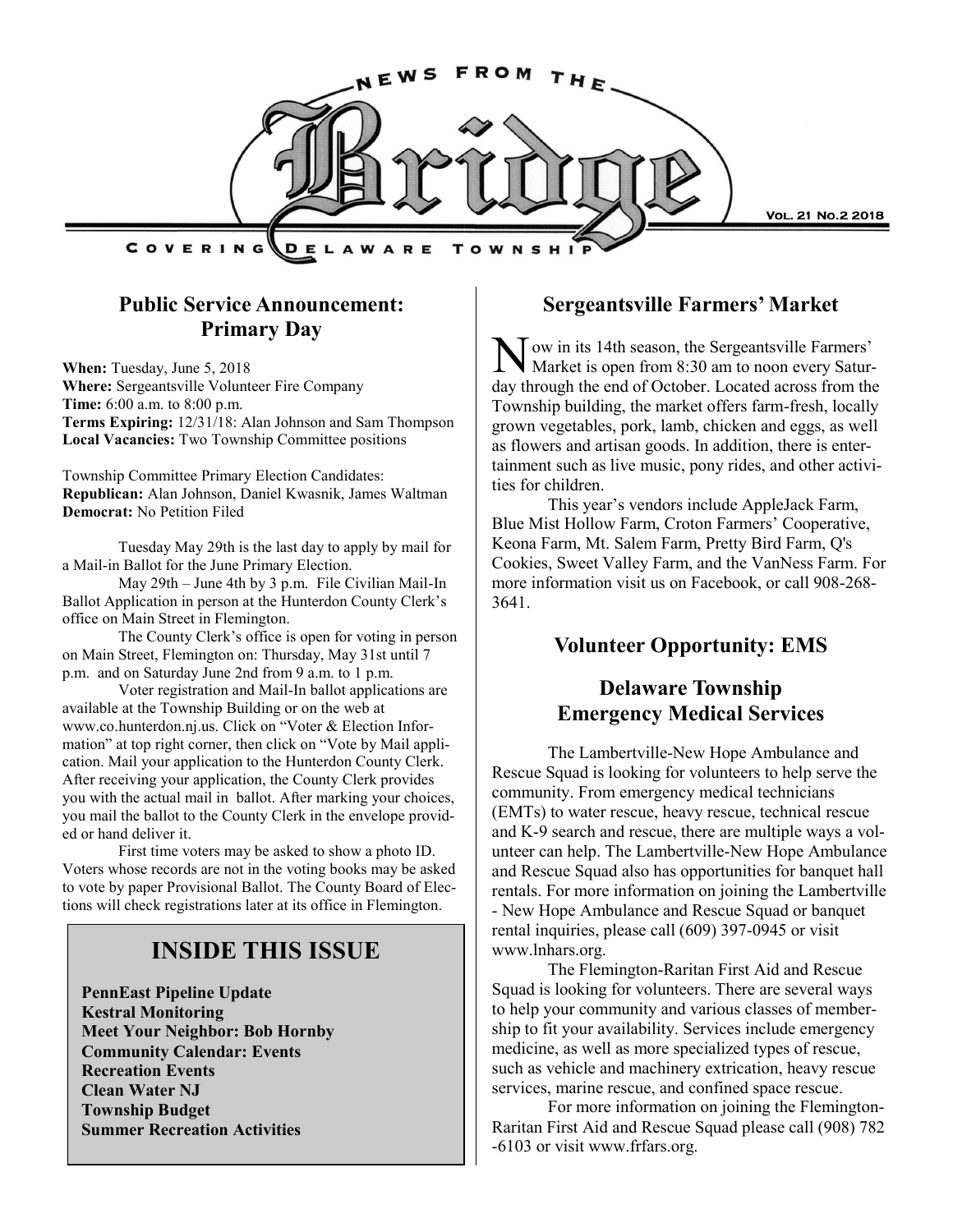## **Meet Your Neighbor: Bob Hornby**

*by Mary Coffey*

B ob Hornby is a cornucopia of interests and talents. He's gone from studying pre-Christian Icelandic literature to gone from studying pre-Christian Icelandic literature to fixing trains.

Bob was born in Delaware Township and grew up with two sisters: Catharine and Lucy. From sixth grade through high school he went to the Hun School in Princeton, where he got involved with the technical aspects of theater.

Upon graduation, he felt drawn to two different fields: agriculture and literature. At Cornell University, he spent two years studying agriculture, but realized that to earn a living you either had to own a farm, or work for a large corporation. So he switched his major to Icelandic Literature. "Iceland has a really neat, unique culture," he says. "When Christianity arrived in the year 1000 AD, they had only oral history, nothing written. Certain monks came to Iceland and gathered their oral history, pagan as it was, and wrote it all down. It is one of the few Western cultures that preserved its pre-Christian literature intact."

After graduating from Cornell, he spent the next four months with his sister Catharine and Aunt Liz, biking and camping from Boston to Chicago, then from Seattle to Sea Bright. "It was the perfect trip," says Bob, "meeting people, hearing stories, and seeing incredible scenery at 15 miles per hour."

He returned to Delaware Township and bought a small farm. He worked at McCarter Theater in Princeton as a stage hand for about five years, and met his wife Laura who worked as a prop artisan. He spent a year installing solar panels, a year as a greenskeeper, and a year as a handyman before returning to McCarter as a carpenter in their scene shop.

Laura and Bob married in their back yard. After having two children (son Lionel and daughter Juniper who now attend Delaware Township School) they wanted to work closer to home. Bob got a job with the New Hope and Ivyland Railroad, restoring their fleet of 1920's era trains. As things wear out or break down, since you don't get 1925 parts off the shelf, the crew makes them on mills and lathes. He says, "Steam locomotives are incredible; if you look at them long enough you can see how and why they work, how all the parts go together."

He started out renovating a 1924 Reading coach car with a new mahogany interior. When asked how he knew how the car should look he replied, "People who are into trains are REALLY into trains. Sometimes the hardest part is weeding through all your examples. The cars were made by Bethlehem Steel. The number one threat to passengers in wood cars was fires. In the days before electricity, a tipped-over kerosene lamp could start a fire, so making the cars out of steel became the new thing. But people now like the history and romance of a wood interior."

Bob's next challenge was as part of a team doing a major overhaul of the #40, a 1925 Baldwin steam locomotive. "When I first began running a mill, there were questions you had to ask yourself: how big do I want the chips? What shape should they be? What color are they? What is the angle of the tool? You had to get yourself to the point where you could be able to say, well, if it doesn't work, I'll try something else. But it takes a while to get that confidence. It's more than just a matter of trial and error. Metalwork is an art and a science mixed together; you have to be willing to try things."

Bob also volunteers on the Planning Board and as Chairman of the Shade Tree Commission. His favorite Township job is as Open Space Coordinator. "It's not just about farmland preservation. It's also about preserving woodlands and watersheds and a lifestyle integral to Delaware Township. It's about preserving the state of the land, and it's done by people who care about the land."

Bob is a member of Bowman's Hill Wildflower Preserve, and a volunteer Stream Monitor for Raritan Headwaters Association. He freelances as a carpenter/repairman and is a writer for The Bridge Newsletter.

"We are extremely fortunate to be living here "says Bob. "You can get caught up in the day-to-day minutia, but if you just take a step back, you see that we are pretty darn lucky."

### **Pipeline Update**

S ince the last newsletter, many of our residents have<br>been to Court to answer PennEast's Eminent Domain  $\Gamma$  ince the last newsletter, many of our residents have claims. The Township has taken several actions in support of our residents and the Township, including the following:

1. The Township engaged a lawyer to go to Court on our behalf since Township easements were included on the list of properties to be condemned by PennEast;

2. The Township is revisiting the documents that were sent to FERC over the past several years because they may be useful when/if the pipeline fight moves to the State level; and

3. The Pipeline Subcommittee has been working with members of the Rosemont Water Company over concerns that the proposed pipeline route goes through the wellhead protection area for Rosemont.

The wellhead protection area is the area considered to be crucial to the protection of the quality and quantity of a community water well. Wellhead protection areas are determined using models. Rosemont's model is decades old and the Water Company discovered that there may have been errors when it was drawn. Correcting those errors may demonstrate that the wellhead protection area is much larger than drawn and that the pipeline would encroach in that area. It's important to note that the Rosemont Water Company also believes that Stockton's wellhead protection area may also be jeopardized by the proposed pipeline route.

Finally, there is available to the Township a sample wellhead protection ordinance. The Township plans to review that ordinance to see if we want to adapt it for the Township regardless of what happens with the pipeline.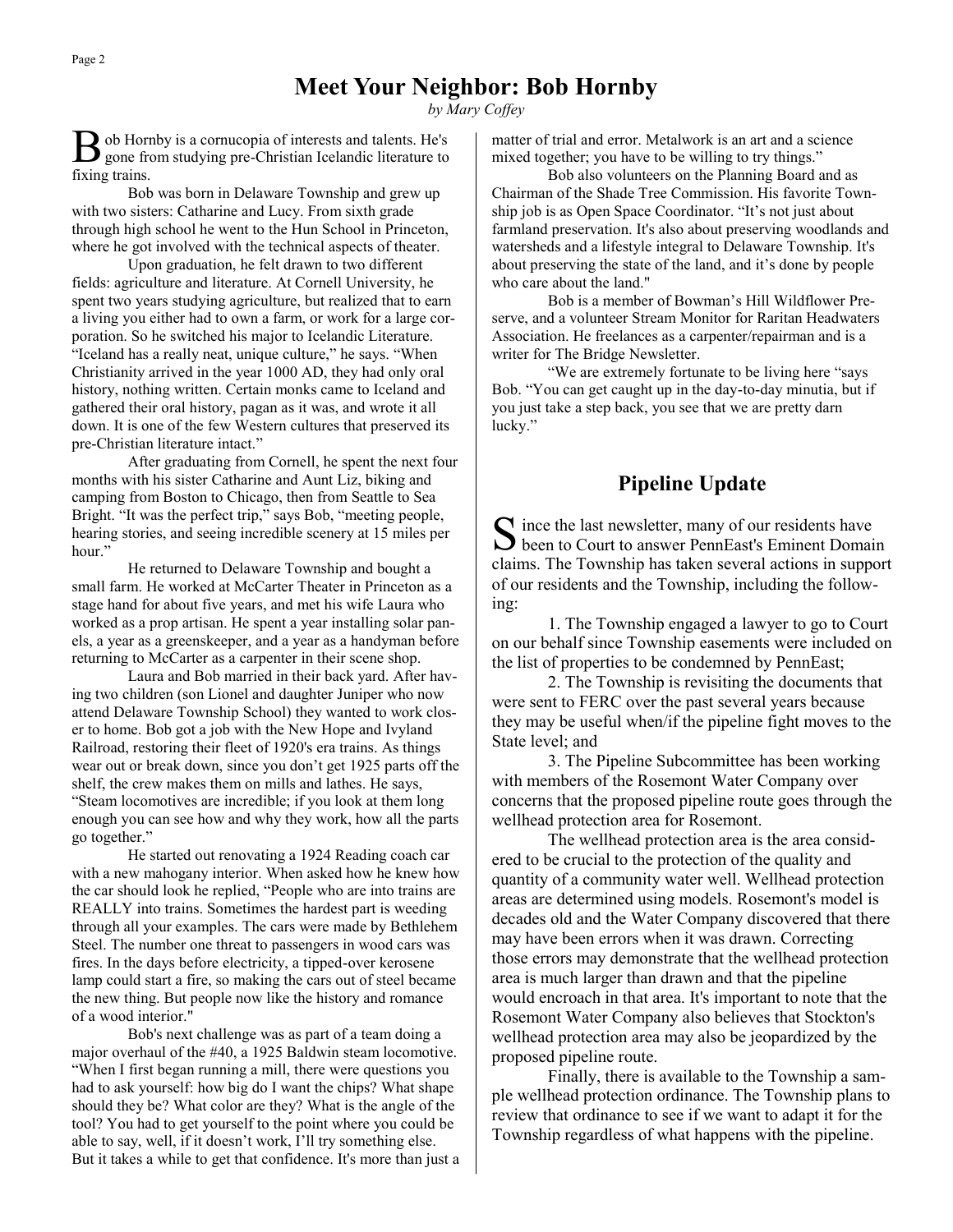## **Nature Notes The American Kestrel:**  *Falco sparverius*

The American kestrel (aka "sparrow hawk") is a sma<br>hawk, about the size of a mourning dove. They are he American kestrel (aka "sparrow hawk") is a small sometimes mistaken for mourning doves as they are the same color and also like to perch on utility lines. The kestrel's wingspan is about 2 feet long; its length about 8 to 11 inches. It is an endangered species, due to habitat destruction and lack of crop diversity, and is disappearing over most of the US except for the southeast. It is important for biodiversity. The main food of kestrels is small rodents, insects, reptiles, amphibians, and some birds. Before the vast fields of wheat and corn appeared, small farmers were known to set up kestrel nesting boxes on their barns or on the edge of their woods to help protect their crops from rodents, insects and birds.

Delaware Township (DT) is one of the few places in NJ where diverse farming on a small scale still occurs, hence, it is ideal for kestrels. They nest in cavities in trees created by woodpeckers, crevices in rocks, and man-made nesting boxes. Some kestrels migrate to warmer climates each fall, while others do not. A kestrel pair will often reuse last year's nest site, especially if they successfully raised a brood of chicks there. In the spring the female will lay 4-5 eggs, and the chicks hatch in about 30 days.

For the first two weeks or so the female does not leave the nest, and the male supplies most of the food. As the chicks get older, bigger and hungrier, the mother spends time hunting as well. The chicks depend upon their parents for food for another two to three weeks after they have fledged (learned to fly), which occurs about 30 days after they hatch.

In 2006, working with the Endangered and Nongame Species Program, Dr. John Smallwood of Montclair University expanded the kestrel nest box program to include DT to help the declining population of kestrels in New Jersey. DT was a candidate for this program because of the Township's diversity of habitats, with special emphasis on the open fields and meadows.

The first set of kestrel boxes in DT numbered eight. Kathy Klink, a Township employee for many years, volunteered to monitor three. The kestrel population began to grow.

In the beginning, kestrel boxes were located primarily on trees on preserved farmland, and on JCP&L poles (with JCP&L's agreement), often along a rural driveway (kestrels don't like noisy roads). They also like their boxes at least a half a mile apart. Their growth continued. Last year, 75% of the Township's 14 boxes had eggs.

Currently, Kathy is monitoring 14 kestrel nesting boxes. The report which she supplies at the end of the season, in June, includes a visit date, number of eggs,

number of young, action (for example, "set up new <sup>Page 3</sup> nest") and comments ("had to poke out male to see eggs"). Though the female is supposed to be glued to the nest for the first two weeks, she has encountered "stay at home" dads who won't be budged when she peeks into the nest.

She also places "predator guards" underneath the boxes. These are pole-colored tin sheets to make it difficult for egg-hunting- predators (for example, raccoons and snakes) to get a grip on the wood and climb the pole.

Kestrels are the first wave of natural defense against rodents, such as mice, voles, and shrews. Kestrels also eat insects, such as grasshoppers, cicadas and beetles, helping keep crops organic and free of poisons and insecticides. We can't afford to lose them. If you want to see kestrels and other birds of prey migrating, during the month of September, visit Hawk Mountain Sanctuary, 1700 Hawk Mountain Road in Kempton, Pennsylvania.

## **The Great Crate Race**

The Delaware Township Recreation Commission<br>will hold the actual Great Crate Race on Wednes will hold the actual Great Crate Race on Wednesday July 4, 2018 beginning at 9am. This year celebrates the 30th anniversary of this great Township tradition. We will be recognizing the history of the Race, so if anyone has any memorabilia or photos from prior races that they can share, it would be greatly appreciated.

Questions? Contact Kathleen Herman at 908- 399-4164 or kah7999@hotmail.com or Steve Smotrich at 908-255-5358 or stevesmotrich@gmail.com

## **BPU Hearing on JCP&L**

The NJ Board of Public Utilities held its fifth of five<br>hearings about JCP&L's delayed response to power he NJ Board of Public Utilities held its fifth of five outages caused by storms in March, 2018.

Delaware Township officials and numerous residents appeared at the hearing called by the BPU to provide their testimony. Hunterdon County's Public Safety Department Director George F. Wagner declared JCP&L's response "inadequate, uncoordinated, and a repeat of previous experiences" and showed "continued lack of improvement or compliance with the recommendations previously cited in the BPU's 2012 Report."

The BPU called for a review of more than 100 utility storm protocols ordered by the BPU following Superstorm Sandy in 2012 and Hurricane Irene in 2011 to ensure that those protocols were being followed and to recommend changes.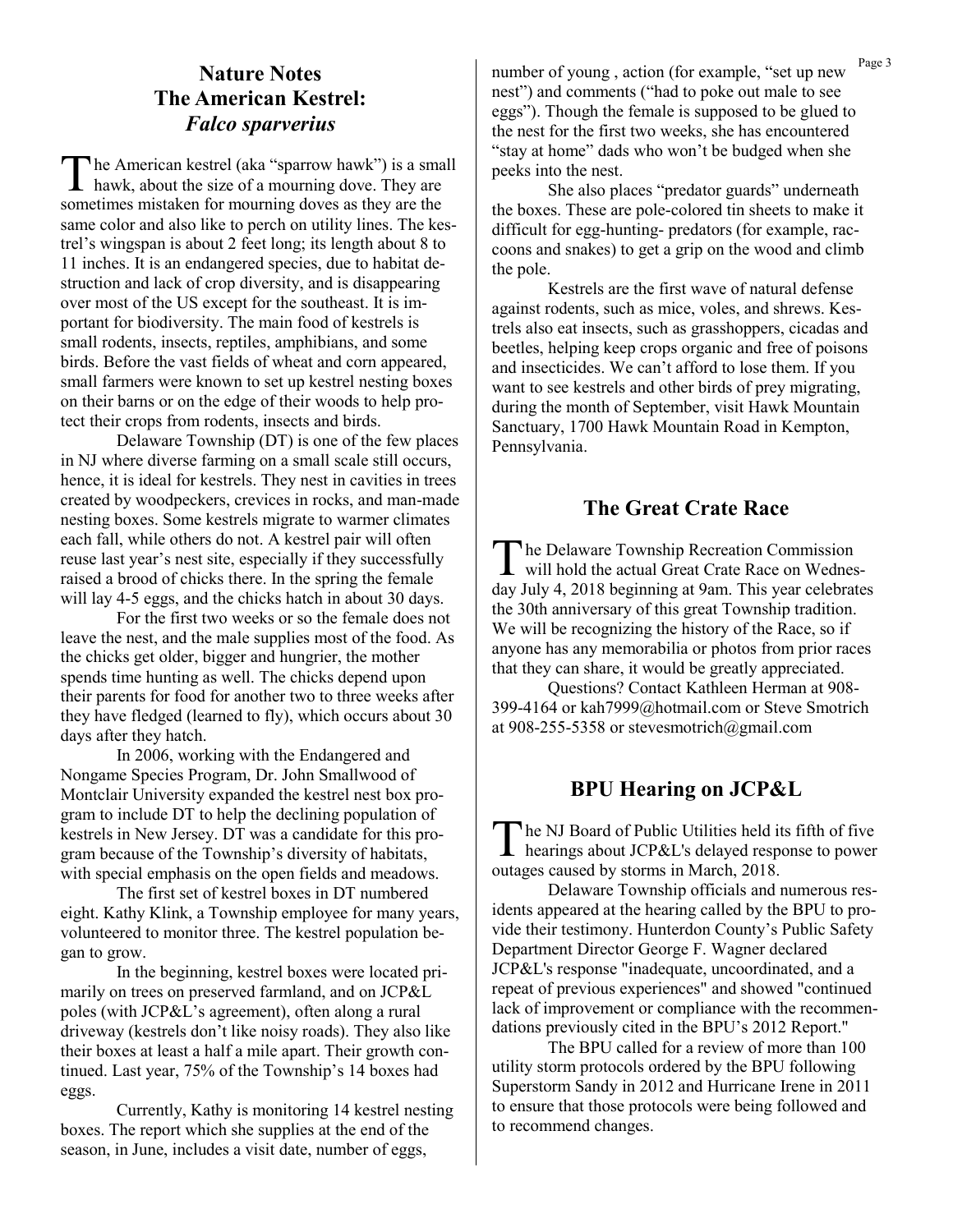#### **Clean Water NJ**

 $\mathbf{M}$  hy should you care about clean water? Stormwater pollution is one of the greatest threats to New Jersey's clean water supply. Clean water provides access to safe drinking water, a place for recreation, commercial opportunities, healthy wildlife habitats, and adds beauty to our landscape. Rain washes pollution from streets, parking lots, and lawns into storm drains, then directly to our streams, rivers, lakes and the ocean.

Did you know more than 60 percent of water pollution comes from things like motor oil, fertilizers, pet waste, and detergents? By sharing the responsibility and making small, easy changes in our daily lives, we can keep common pollutants out of stormwater.

What's the problem with pet waste? If you don't pick up after your pet, it might as well poop in the river. Rain can wash pet waste that sits on a lawn or unpaved surface into storm drains, ultimately ending up in our lakes, rivers and the ocean. Pet waste contains coliform bacteria and other pollutants that can make people sick, and often cause beach closures on lakes or the ocean. Coliform bacteria can contaminate shellfish which, when eaten, cause people to get very sick. Bacteria from pet waste can also pollute your drinking water, as well as kill fish, wildlife and plants. Pet waste is not only a health hazard but also a nuisance in our neighborhoods.

So what can you do? You can help! Use newspaper, plastic bags, or a pooper-scooper to pick up the waste when you walk your pet. Properly dispose of pet waste into the trash or toilet. Do NOT dispose of newspaper or plastic bags in the toilet. Do not dispose of pet waste in storm drains. For more information visit: www.cleanwaterNJ.org.

#### **Littering: A Water Pollution Problem**

W hen was the last time you saw someone littering?<br>Litter just doesn't appear – it's the result of careless actions. No matter where litter is discarded, it usually ends up in the street, where it washes down storm drains and ultimately flows to local waterways. If you litter in the street you might as well litter in the river.

 Littering is not only unsightly, it's a threat to wildlife and their habitat. Before you flick a cigarette butt out the window or throw out a plastic bottle, consider this: Cigarette filters have been found in the stomachs of marine life, birds, and other animals because they thought it was food.

Birds and marine life have also been found trapped or tangled in plastic items such as six-pack drink holders, plastic bags and fishing line. Please be considerate, and protect our wildlife and our water.

 You can help! Set an example for others, especially children, by not littering. Carry a litterbag in your car.

Make sure trashcans have lids that can be securely fastened. If you have curbside trash collection, don't put loose trash in boxes. Prevent trashcans from being knocked over by the wind and animals. Tie papers in a bundle before placing them in a curbside recycling bin.

 If you own a business, check dumpsters daily to see that top and side doors are closed. If you or a family member is involved in a civic group, scouting, or recreational sports program, encourage the group to "adopt" a spot in your town and maintain it on a regular basis. Report areas where people have illegally dumped garbage and debris and ask that the material be removed. Volunteer to help organize a cleanup.

 Why should you care about clean water? Stormwater pollution is one of the greatest threats to New Jersey's clean water supply. Clean water provides access to safe drinking water, a place for recreation, commercial opportunities, healthy wildlife habitats, and adds beauty to our landscape.

Rain washes pollution from streets, parking lots, and lawns into storm drains, then directly to our streams, rivers, lakes and the ocean.

 Did you know more than 60 percent of water pollution comes from things like motor oil, fertilizers, pet waste, and detergents? By sharing the responsibility and making small, easy changes in our daily lives, we can keep common pollutants out of stormwater.

For more information visit www.cleanwaterNJ.org.

## **No Plastic in Township Recycling**

There are two containers at the Township Garage<br>available to Township residents during regular busihere are two containers at the Township Garage ness hours for recycling of glass, aluminum and tin in one and cardboard, mixed paper and junk mail in the other.

Please note that **plastic, in any form, is not accepted**. This includes plastic bags of any type, styrofoam, plant pots, storage bins, etc. Many plastic items can be recycled at the Annandale Transfer Station.

See website: [www.co.hunterdon.nj.us/recycling/](http://www.co.hunterdon.nj.us/recycling/transferstation.html) [transferstation.html](http://www.co.hunterdon.nj.us/recycling/transferstation.html) for a list of acceptable items.

## **Hunterdon County Music Under the Stars**

Hunterdon County's 42nd Anniversary of Music Un-<br>der the Stars celebration will feature local talents  $\blacktriangle$  der the Stars celebration will feature local talents beginning each Thursday, starting June 28th and run through August 16th at Deer Path Park (located at 120 West Woodschurch Road in Readington Township next to the Hunterdon County YMCA facility. Shows begin 7:00 pm and run until approximately 9:00 pm. Shows are free to the public.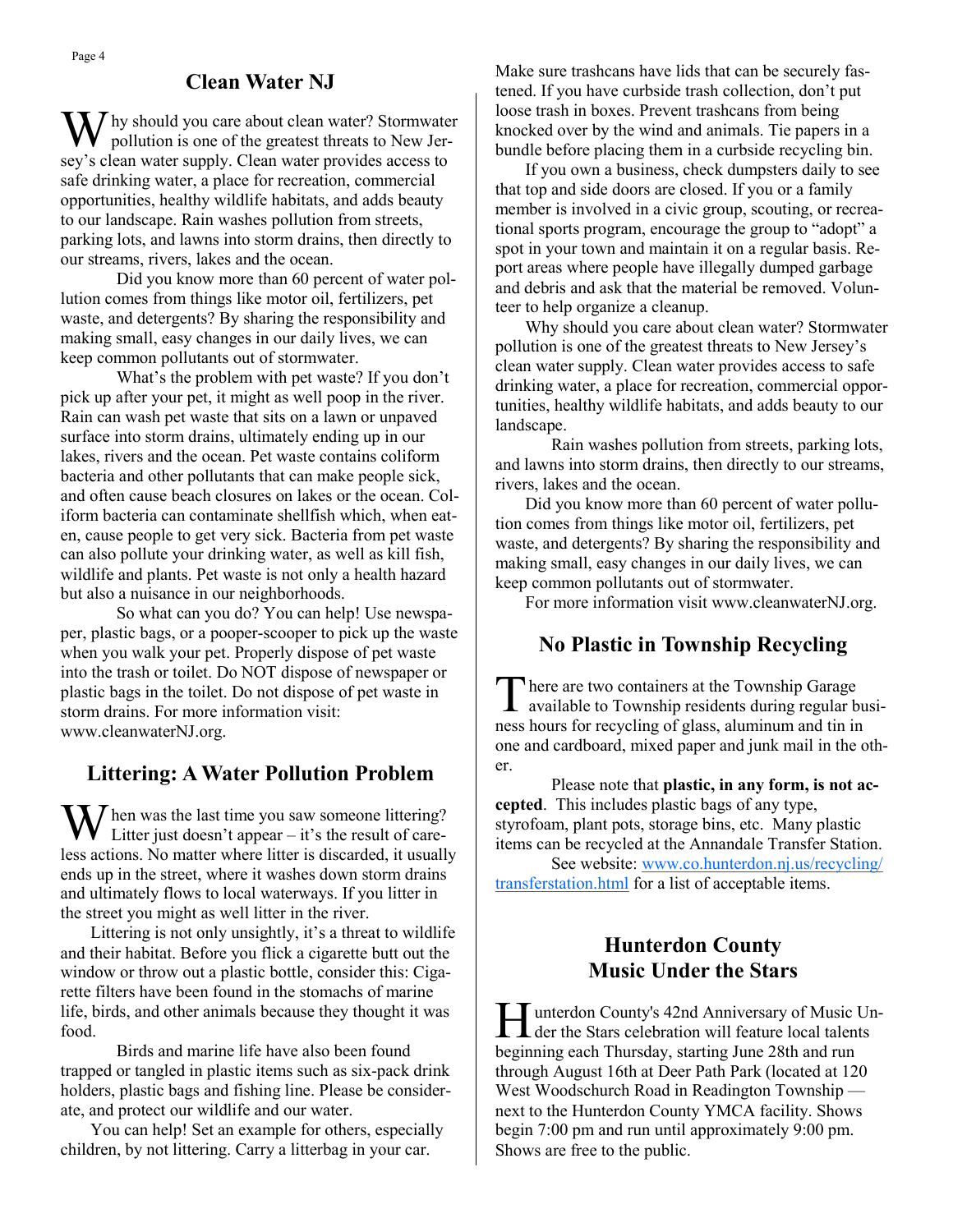## **Planned 2018 Road Maintenance and Repair Schedule**

L ast year the Township initiated a road maintaince program that will provide for the timely and scheduled maintaince of all township roads. The order in which each township road to be addressed is based on the 2016 Delaware Township Engineer's objective evaluation of its entire township road network.

The following township roads are scheduled to be chip-sealed in 2018:

> NAME OF ROAD : MILES Britton Road : 1.77 Locktown-Flemington Road : 2.57 Locktown-Sergeantsville Road : 4.20 Pine Hill Road (chip-sealed portion) : 1.64 TOTAL: 10.18 miles

The following township roads are scheduled to be paved in 2018:

> NAME OF ROAD : MILES Green Farm Lane : .15 Higgins Farm Road : 0.291 TOTAL: .441 miles

In addition to these roads, the township is going out to bid in near future for major repairs that are required on the following roads:

> NAME OF ROAD : MILES Boars Head Road : 1.33 Sanford Road : 1.97 Whiskey Lane : 1.41 TOTAL: 4.71 miles

The road evaluation and supplemental road information can be viewed on the Delaware Township website or at Town Hall.

If you have any questions related to the 2018 work program for township roads please contact Public Works Director Jay Trstensky at (609) 397-3530 or Public Works Commissioner Alan Johnson via e-mail at ajohnson@delawaretwpnj.org



## **Township Budget 2018**

A s of this writing, the Township Budget is pending public comment and approval. There are basically two major policy decisions the governing body must make each budget year. They are the level of services to be provided and the tax rate impact. As proposed, the total budget is \$4,591,817.79 which includes a 2.20-cent increase per \$100,000 of assessed value. On a home assessed at \$400,000 that equates to an additional \$88.00 per year.

The past trends and future needs of the Township were analyzed before the preparation of this budget keeping in mind the continued fiscal prudence and stability of the Township. The Township's 2018 net valuation is \$797,557,330 — slightly up over 2017's valuation.

Our state aid remained flat with no other increase in revenue sources. One penny equals \$79,755.73. At the end of 2017, the Township's surplus balance was a healthy \$675,030. This is important for fiscal planning. Our goal is to increase or at least maintain this balance.

The majority of the increases in appropriations are health benefit expenses due to changes in personnel, pension increases and increases due to labor agreements.

We used \$357,000 of Surplus in preparation of this budget. We also budgeted for capital road projects as well as reserves for road and fire equipment. Our debt ratio is a strong 1.063%. Our debt is organized, funded and manageable.

 Public Health and Safety (the Police Department and contributions to volunteer fire departments, rescue squads and emergency management) and the Department of Public Works comprise 38% (approximately \$1,750,390) of the total budget. The Environmental Commission, with a total annual budget of \$3,340 comprises the smallest portion of the budget.

 The Township spent approximately \$37,000 on gasoline and diesel fuel in 2017 so is budgeting \$42,000 this year, and the electric bill for 2017 was \$18,000 so this year's budget contains \$18,500. Approximately 9.65% of the Township budget (\$442,578) goes into pension and benefit contributions for employees and retirees.

 The Township has been working to get its road maintenance program back on track. To facilitate that goal, the Township is adding to capital approximately \$175,000 for road improvements and equipment.

 The Township also maintains a capital fund for fire equipment so that when the time comes to purchase a new engine, we can assist the Sergeantsville Fire Company.

 You may go to the Township website at www.delawaretwpnj.org to review the budget in its entirety.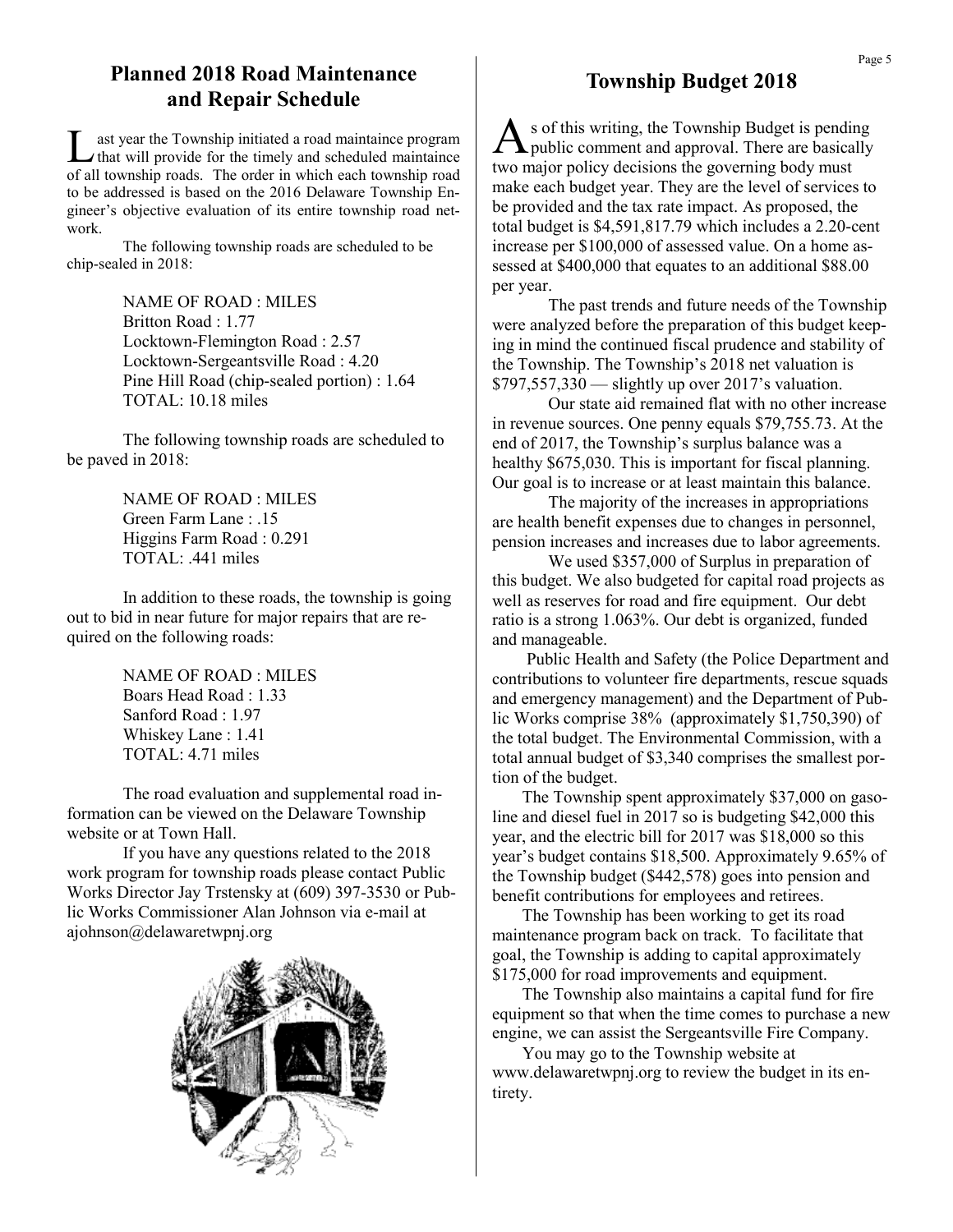# **Community Calendar**

**Primary Election:** Tuesday, June 5 **July 4** - Township Offices Closed (Independence Day) **September 3** - Township Offices Closed (Labor Day)

**Township Committee**: 7:30 p.m. Monday: 6/11, 6/25, 7/9, 8/13, 9/10 **Planning Board**: 7:30 p.m. Tuesday: 6/5, 7/3, 8/7, 9/4 **Board of Health:** 7:30 p.m. Monday: 6/4, 7/2, 8/6, 9/5 **Open Space Committee:** 7:30 p.m. 6/18, 7/16, 8/20, 9/17 **Agricultural Advisory Committee:** 7:00 p.m. Tuesday: 6/5, 7/3, 8/7, 9/4

**Board of Adjustment:** 7:30 p.m. Thursday: 6/14, 7/12, 8/9, 9/13

**Recreation Commission:** 7:30 p.m. Monday: 6/4, 7/2, 8/6, 9/10

**Environmental Commission:** 7:30 p.m. Wednesday: 6/20, 7/18, 8/15, 9/19

**D.T.M.U.A.:** 7:30 p.m. Thursday: 6/7, 7/5, 8/2, 9/6 **Shade Tree Commission:** 7:30 p.m. Thursday: 6/28, 7/26, 8/23, 9/27

**Historic Advisory Committee:** 7:30 p.m. Wednesday: 6/13, 7/11, 8/8, 9/12

**Newsletter Committee:** Quarterly

**Recycling Depot:** Open every weekday from 8 a.m. to 3 p.m. at the Township Garage on Rt. 523. Call Recycling Coordinator Kathy Klink at 609-397-3240 Ext. 208 with any questions.

## **Summer Recreation Program**

The Recreation Commission will again offer a Summer Recreation Program for three weeks this year he Recreation Commission will again offer a Sumat Delaware Township School. Thank you to the Board of Education for approving this use. The program will feature daily activities including arts and crafts, sports, games, and more.

Summer Rec will run Monday – Friday from 9:00 a.m. to Noon beginning on Monday, July 9 through Friday, July 27, 2018. Camp will be held rain or shine. All children who are residents of Delaware Township and who are five years old by July 9, 2018 through eighth grade are invited to participate.

For more information, contact Jodi McKinney at the Township Building at 609-397-3240 Ext. 205 and check the Township website for a registration form. Please register early so the Director can order supplies and plan activities.

## **Summer Activities in Hunterdon County**

**June 2, 11:00 - 2:00:** Please join us at the **5th Annual Hunterdon County Community Day** at the County Fairgrounds, 1207 Route 179, Ringoes. Events include a petting zoo, tethered balloon rides and children's outdoor games and activities.

**August 22 - August 26:** The annual **4-H Fair** is being held at the County Fairgrounds in Ringoes. In addition to showcasing 4-H animals, there is music, food, exhibits of photography and handiwork, entertainment and rides - fun for the entire family.

**June 28 to August 16: Deer Path Park** at 120 West Woodschurch Road in Flemington has ball fields, hiking trails, playgrounds, picnic areas, nature study and much more including a summer concert series on Thursdays.

The **Hunterdon County Arboretum,** in addition to having picnic sites and gardens offers nature programs, birding trips, canoe trips and arts and crafts programs.

**Summer Reading Program** sponsored by the Hunterdon County Library is an ongoing summer program for children ages 2 and up. Registration begins June 19. Children win prizes for every five books they read or if reading with someone else for every 10 books.

## **Miniature Golf**

B ring the family for a fun-filled round of mini-golf<br>at Pine Creek Miniature Golf located just minutes at Pine Creek Miniature Golf located just minutes from Delaware Township at 394 Rt. 31 in West Amwell Township. Also enjoy 10% off dining at the Red Barn Milk Company next door at 392 Rt. 31.

This program runs from Monday July 23 through Friday July 27 from 10 a.m. to 7 p.m. Residents can obtain reduced prices by printing the flyer from the Township website and presenting it to the counter to receive the discounted admission and dining.

## **Salsa Night Festival**

O n July 21, rain or shine, Salsa Night Festival will dance onto Main Street in Flemington, 4pm to 10pm, with live bands, food, and more.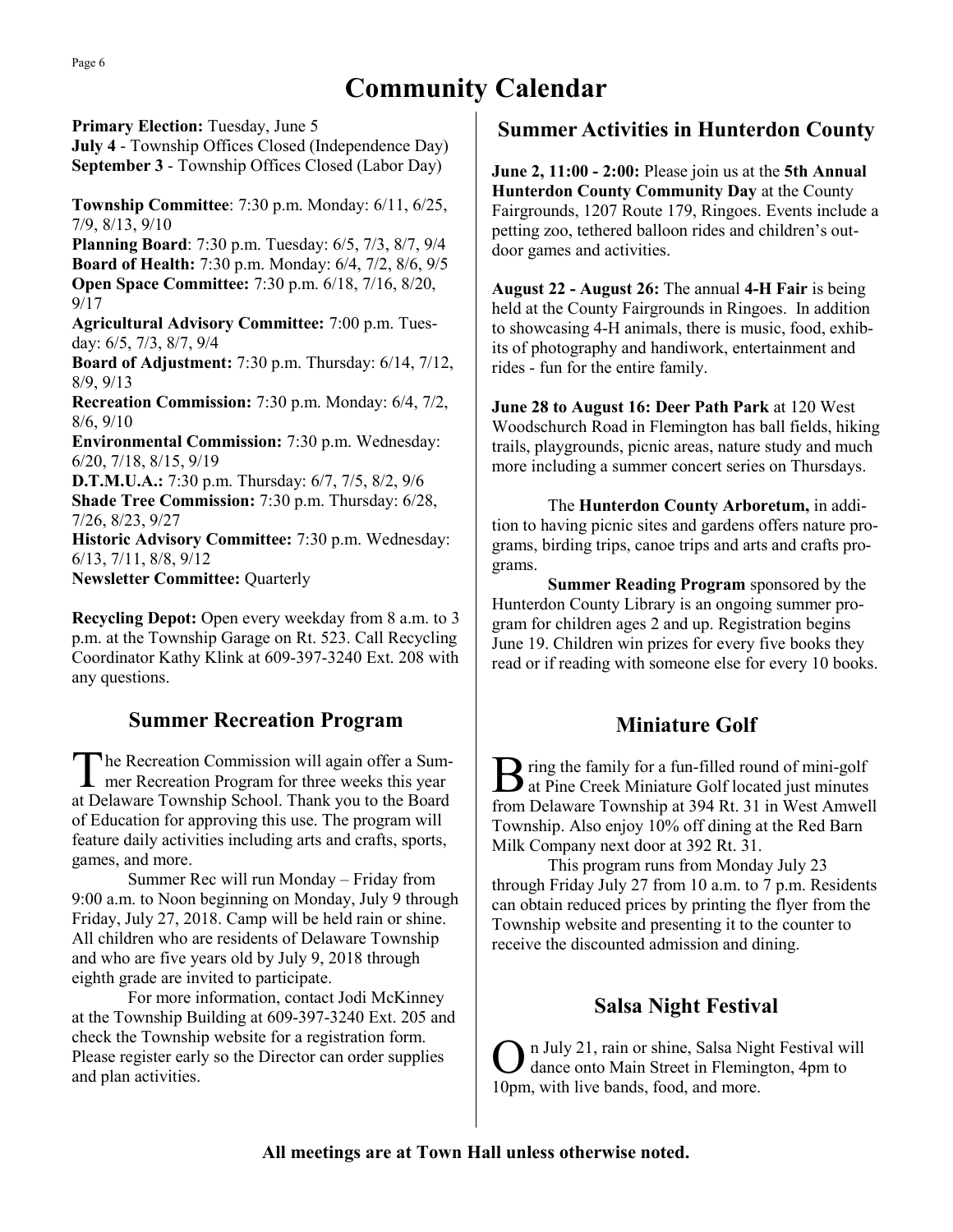## **Church Corner**

#### **Amwell Church of the Brethren**

40 Sandbrook Headquarters Rd, Stockton, NJ Tel: 609-397-4842 Web: www.amwell.org

Sunday School at 9:15 and Worship service at 10:15am. Listen on Sunday morning at 7:30 on WDVR 89.7 to the previous weeks message.

**July 9-13:** Vacation Bible School. 9:00am-11:45am. Ages 4 to High school. Come join us for Time Lab where we will be discovering Jesus from eternity past to eternity future. Closing program will be Friday night at 7:00pm. To register your child call 908-782-6206

**October 28:** We will be celebrating our 285th anniversary. Our church was founded in 1733.

#### **Cornerstone Christian Church**

226 Locktown-Sergeantsville Rd, Stockton, NJ Tel: 908-237-5227 Web: www.ccc-hc.org Email: pastor-keith@ccc.hc.org Sunday Worship Service at 10:30am. Sunday School for all ages beginning at 9:15am.

#### **Sandy Ridge Baptist Church**

47 Sandy Ridge Road, Stockton, NJ Tel: 609-397-0371 Email: sandyridgechurchnj@gmail.com Facebook: Sandy Ridge Community American Baptist Church Sunday Worship Service at 11:00 a.m.

Sunday School held during the worship service all ages welcome.

Bible Study every Wed. at 7:30 p.m.

**June 3:** Church Picnic -Sunday, 11:00am. Dilts Park - feel free to join us. Bring a dish to share

**August 6 -10:** Vacation Bible School. 9:00am - 11:30am. Contact if interested

**October 20:** Sandy Ridge Church 200th Anniversary at 1:00 p.m. Anyone with memories or photos they'd like to add to our celebration please contact the church. See our Facebook page for updates. Kira Ministries will be our Saturday evening entertainment.

## **Volunteers Wanted: Sergeantsville Fire Company**

The Sergeantsville Fire Company is always looking for no<br>members. They are seeking Firefighters, Junior Firefighters (16 & 17 years old), Fire Police, and Associate members he Sergeantsville Fire Company is always looking for new members. They are seeking Firefighters, Junior Firefightwho assist in non-firefighting functions. If you have an interest in joining in any capacity, email chief@sergeantsville.org or please call 609-397-3369. The Sergeantsville Fire Company breakfasts will continue in October.

### **2018 Household Clean-Up Days**

**When:** Saturday June 16 and Saturday October 20 **Where:** Township Garage, 816 Sergeantsville Road **Time:** 8:00 - 11:00 a.m.

Permits are required and may be obtained at the Delaware Township Police Department three weeks prior to the Clean-Up date. You will be asked for proof of residency and the plate number of the vehicle to be used. Fees are based on vehicle size.

Accepted items include air conditioners, dehumidifiers, refrigerators (with/without freon), propane tanks, metals of all types and bulky waste items. Building materials are limited to one-half of a standard pickup truck load not exceeding four feet in length. Electronics and entertainment equipment will also be accepted thanks to free pick-up provided by SAMR, Inc. of Lakewood, NJ.

Not accepted are paint (water-based and oil), household garbage, hazardous waste (gasoline, chemicals, explosives, etc), animal carcasses, stumps, large tree or plant debris.

For more information call 609-397-3530 or visit [www.delawaretwpnj.org.](http://www.delawaretwpnj.org)

#### **Senior Citizens**

Meetings are at Sergeantsville Volunteer Fire Company. For membership info, call President Sandra Krahling at 609-397-0145. For trip information call Dottie Kurzenberger at 908-782-0635 or Dorothy Gilde at 609- 397-2097. **Meetings:** All meetings start at 1:00. June 6, August 1, September 5.

**Trip: Thursday, June 21:** To Hunterdon Hills Playhouse to see My Gal Patsy. Starts at 11:00am and you must provide your own transportation to and from the theater. \$61.50 for show and meal.

**Trip: Sunday, August 5:** To Music Mountain Theater in Lambertville, NJ, to see the musical Oklahoma. Doors open at 1pm with Showtime at 3pm. You have to provide your own transportation. \$20.00 for show.

**Trip: Tuesday, October 9:** To Penn's Peak Theater in Jim Thorpe, Penn, to see The Four Freshmen. Bus departs at 9am , arriving at 11:30am for lunch and the show. Bus arrives home at about 5:00pm to 5:30pm. \$46 for Delaware Township Senior Group members and \$51 for guests.